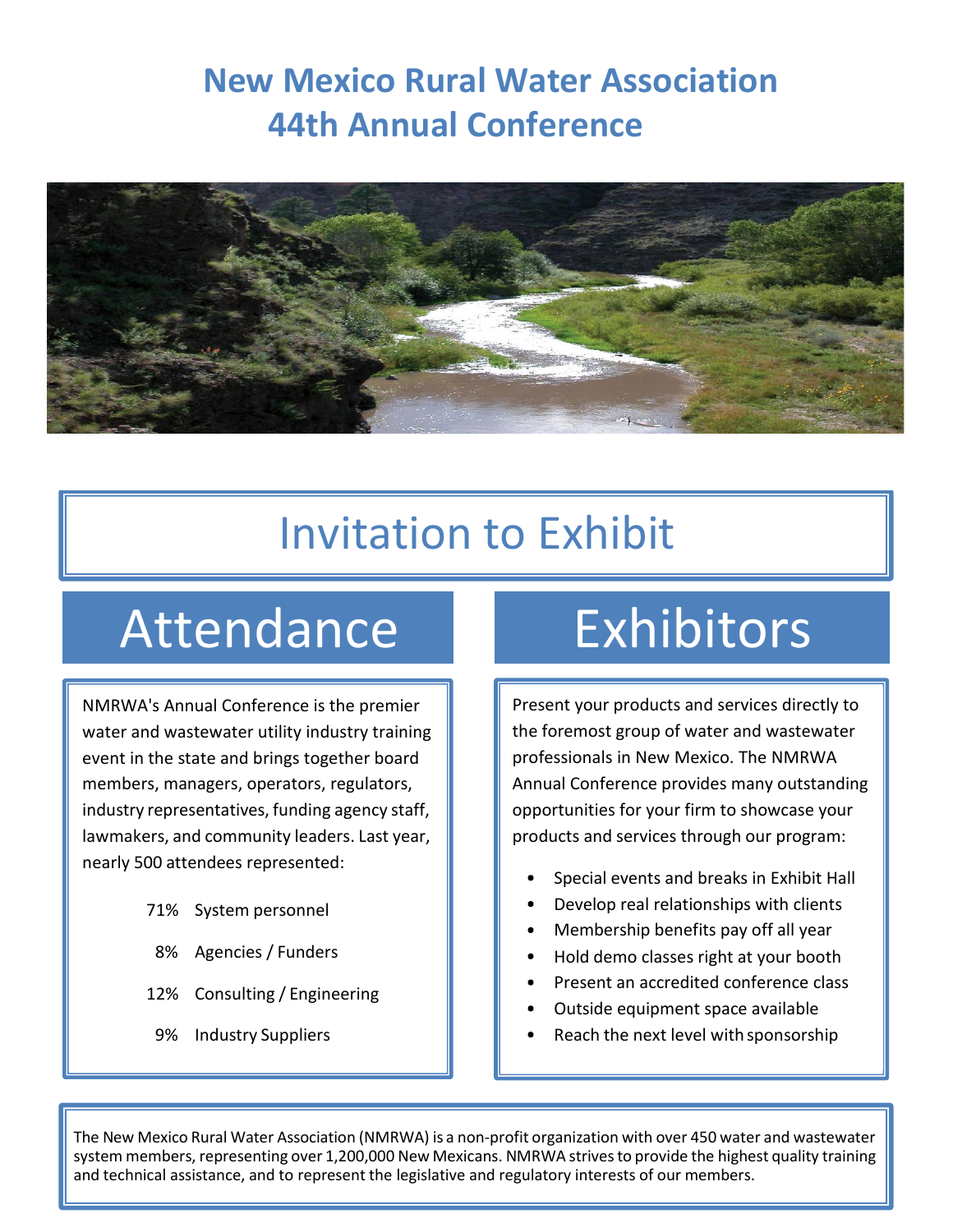# 2022 Exhibit Hall Floorplan

Crowne Plaza Hotel



| <b>Exhibitor Schedule</b> |                      |  |  |  |  |  |
|---------------------------|----------------------|--|--|--|--|--|
| Monday, June 13           |                      |  |  |  |  |  |
| Exhibitor Setup           | Noon to 5:00 pm      |  |  |  |  |  |
| Tuesday, June 14          |                      |  |  |  |  |  |
| Exhibitor Setup           | 7:00 am to 10:00 am  |  |  |  |  |  |
| <b>Grand Opening</b>      | $10:00$ am           |  |  |  |  |  |
| Meet & Greet              | 5:00 pm to 7:00 pm   |  |  |  |  |  |
| <b>Wednesday, June 15</b> |                      |  |  |  |  |  |
| Demo Classes              | 8:00 am to Noon Box  |  |  |  |  |  |
| Lunch                     | Noon in Exhibit Hall |  |  |  |  |  |
| Teardown                  | 3:30 pm to 5:00 pm   |  |  |  |  |  |
|                           |                      |  |  |  |  |  |

### Exhibit Booth Rental

- 6' x 10' draped booth and sign
- 6' table with skirt & 2 chairs
- Basic electricity & wireless internet
- Listing in conference program
- Company listing at [www.nmrwa.org](http://www.nmrwa.org/)
- Final attendee contact list
- One full conference registration
- Additional exhibitors only \$75 each for members / \$100 for nonmembers

Additional display items are available for rent from Convention Services of the Southwest - a packet will be mailed to you upon registration.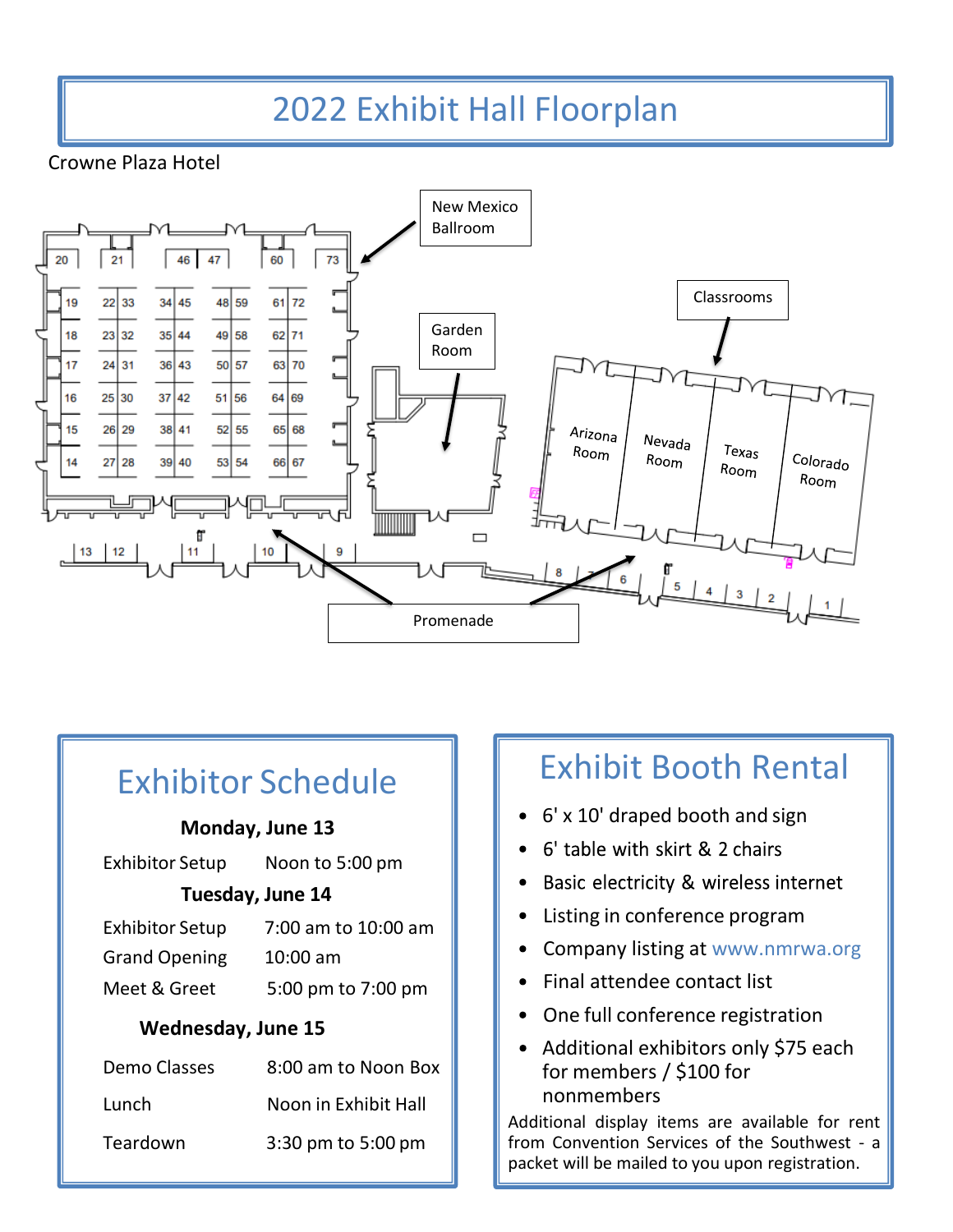# Sponsorship Information

Our Annual Conference has a reputation of excellence because of your support – and with your help we can make this conference the best yet! We encourage exhibitors to sponsor food functions, contests, events, and to donate prizes for drawings in the exhibit area. Please indicate your sponsorships on your Exhibit Space Application. Sponsorships are available to members of NMRWA only.

#### **Association Supporter \$1000**

Association Supporters receive premium exhibit booths at both our Annual Conference *and* our Fall Conference in Las Cruces plus recognition as a supporter on our website and in the conference program.

#### **Silver Sponsor \$1,925**

Silver Sponsors will receive a complimentary 6' x 10' exhibit booth in a premium location, a sponsorship banner, sponsor ribbons for all nametags, recognition on our website and in the conference program, plus a half-page color ad in the conference program. **Returning sponsors receive premium reserved booth locations.** New conference sponsors should contact the office as soon as possible for the best locations.

#### **Gold Sponsor \$2,825**

Elevate your visibility and presence in the Association by becoming a Gold Sponsor. Receive the same benefits as a Silver Sponsor, plus banner recognition at conference meal events, a free full-page color advertisement in the conference program and premium logo placement on conference materials.

#### **Platinum Sponsor \$4,500**

Take the next step and become a full partner in our mission! Platinum Sponsors receive all Gold Sponsor benefits. Additionally, and most importantly, your company representative will receive an introduction during the awards luncheon and an opportunity to give a short address to the attendees.

#### *Other Opportunities*

**Keg of Beer (Recognition sign included): \$500, Refreshment Breaks (Recognition sign included): \$500, Box** 

**Lunch (Recognition sign included): \$1,000, PAC Raffle Item–Meet & Greet Raffle Item**

# Crowne Plaza **Hotel**

The NMRWA Annual Conference is held at the Crowne Plaza Hotel in Albuquerque. NMRWA has reserved a block of guest rooms at a special rate of \$104. **Reservations must be made by May 27.** Be sure to refer to the NMRWA Annual Conference or **RWA** to receive this rate.

> Crowne Plaza Hotel 1901 University Blvd. NE Albuquerque, NM 87102 877-227-6963

# Program Advertising

Showcase your products and reach attendees during and after the conference with an advertisement in our professionally printed conference program. **The deadline for ads is May 27.** PDF files are preferred - additional charges may apply if your graphics need modification. All ads are printed in full color.

|              | <b>Member</b> | Nonmember |
|--------------|---------------|-----------|
| Quarter page | \$250         | \$350     |
| Half page    | \$350         | \$450     |
| Full page    | \$500         | \$650     |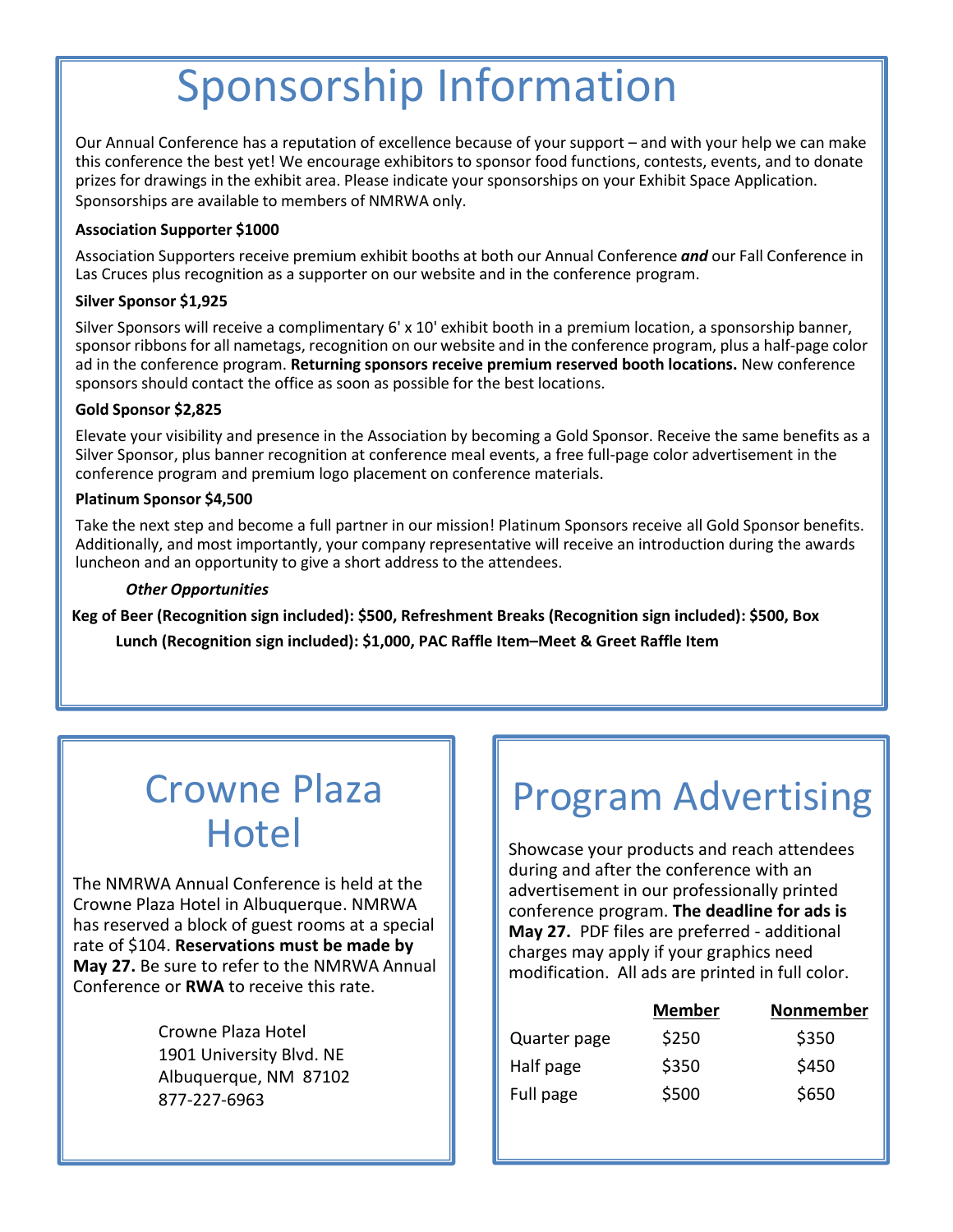# Exhibitor Agreement

1. NMRWA reserves the right to refuse the application of any company not meeting the required standards, as well as the right to curtail exhibits or parts of exhibits that detract from the character of the meeting. This also applies to displays, literature, advertising novelties, souvenirs, and personal conduct.

2. Exhibit booth space will be held only upon receipt of a \$100 non-refundable deposit and completed Exhibit Space Application. The balance is due May 31, 2022. Booth space may be assigned to minimize demonstration class conflicts. NMRWA will make every effort to accommodate exhibitor preferences regarding booth locations.

3. One exhibit booth fee includes one full conference registration. All additional employees must be registered separately. All conference participants must always display a name badge.

4. Full payment is due by May 31, 2022. Cancellation of all, or part, of the exhibit space must be in writing to NMRWA. Exhibitors canceling before May 31, 2022 will receive a refund of their fees, less a non-refundable \$100 deposit. Exhibitors canceling between May 31, 2022 and June 7, 2022 will forfeit 50% of their total rental fees. No refunds will be issued after June 7, 2022.

5. Actual occupation of the exhibit space by an exhibit is essential. Exhibit space must be set up by 10:00 am on June 14, 2022. All exhibitor material must be removed from the facility by 5:00 pm on June 15, 2022.

6. Facility lighting does not illuminate all areas evenly and effectively and NMRWA will not assume responsibility for providing additional lighting. Exhibitors may order additional lights at the prevailing rates (see the Exhibitor Service Packet from CSS).

7. Exhibitors assume all responsibility for damages to the exhibit area and they shall indemnify and hold harmless the New Mexico Rural Water Association, the Crowne Plaza Hotel, and any service contractor acting as agents of NMRWA from all liability which may ensue from any causewhatsoever.

8. The following practices are expressly prohibited:

- Posting, tacking, or otherwise attaching any item to the walls, columns, floors or other parts of the hotel
- Sales of any kind that involve the exchange of currency for goods received during the exhibition
- Subletting or otherwise apportioning exhibit space to otherfirms
- Canvassing or distributing any material outside of the exhibitor's ownspace
- Noisy electrical or mechanical apparatus, or any other arrangement that interferes with other exhibits
- Volatile or flammable oils, greases, or other explosives or inflammable materials, or any substances prohibited by the city laws or insurance carriers

# Training Opportunities

Participate in one of our most popular events by giving a hands-on training class at your booth on Tuesday morning. Attendees earn certification credit by rotating among participating exhibitors' booths in round-robin sessions. Demonstration classes must teach a skill or present knowledge to system operators (you may not make a "sales pitch" for a specific product). List your proposed topic on the application form if you are interested.

NMRWA welcomes professional presentations for our accredited conference classes. Apply online at [www.nmrwa.org/volunteer-instructor.](http://www.nmrwa.org/volunteer-instructor.%20%20%20or%20click%20the) 

### Raffles & Fundraisers

Please list any items you wish to raffle on the application form - we can help you get the maximum impact from your donation by coordinating with conference events. You are welcome to raffle items at your booth, or you may sponsor a door prize raffle using participantevent tickets. The door prize raffle will be held at the meet and greet on Tuesday June 14, 2022, in the outdoor lounge area. (Weather permitting)

Support NMRWA's lobbying efforts by donating an item or by purchasing raffle tickets for our Political Action Committee (PAC). PAC donationsallow the NMRWA Board of Directors to represent rural systems on both the state and national level. The PAC Raffle drawing is held on Thursday, June 16, 2022, at 5:15 pm.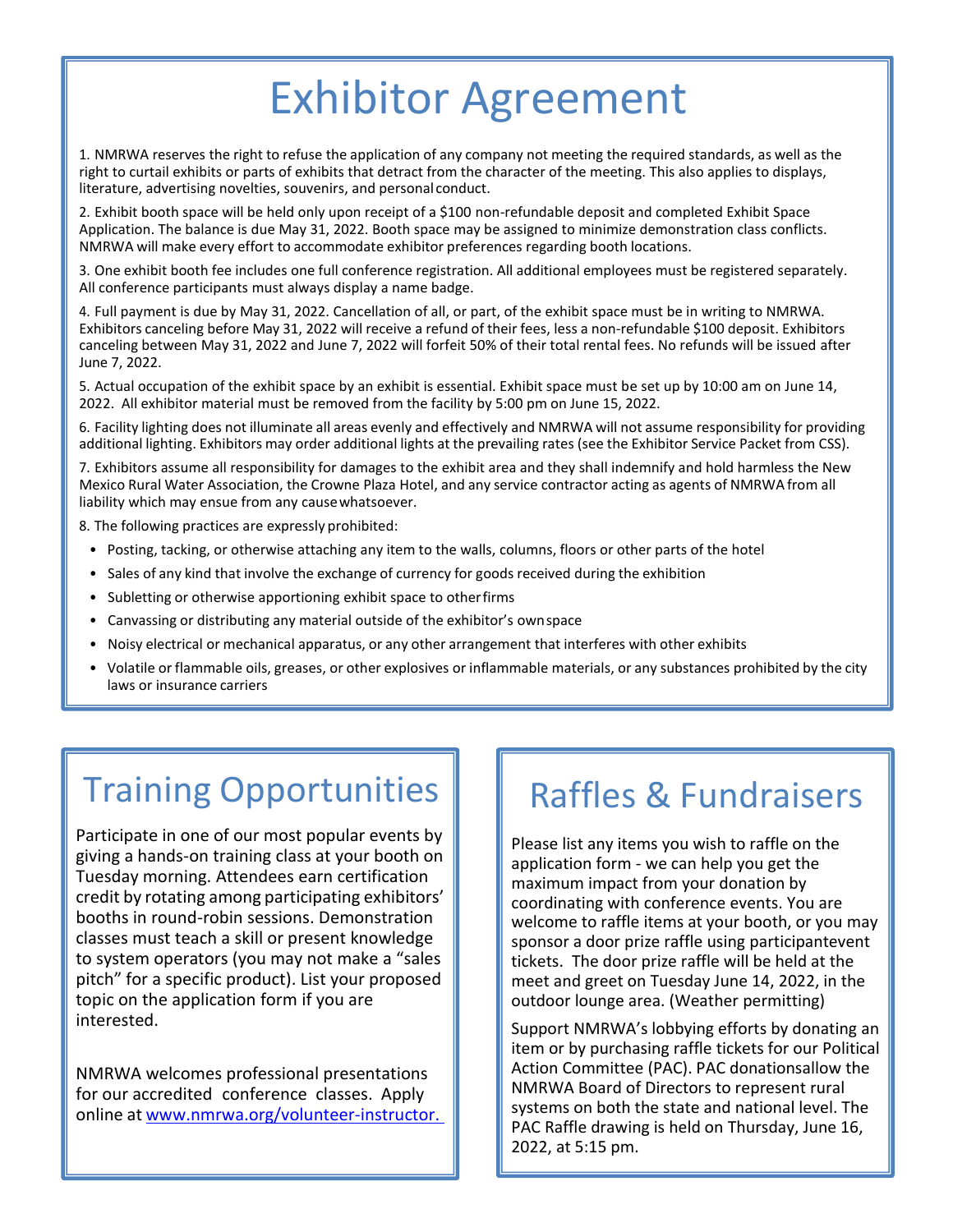### **EXHIBIT SPACE APPLICATION**

Please complete all items and type or print clearly. This information will be used for your program listing.

| Address: City: City: State: Zip:                                                                                                                                                                                                                                                                     |  |  |
|------------------------------------------------------------------------------------------------------------------------------------------------------------------------------------------------------------------------------------------------------------------------------------------------------|--|--|
| Phone: Fax: Email: Email:                                                                                                                                                                                                                                                                            |  |  |
| Website:                                                                                                                                                                                                                                                                                             |  |  |
| Exhibit Contact Person: Title: Title:                                                                                                                                                                                                                                                                |  |  |
| Address: City: City: State: Zip: Zip:                                                                                                                                                                                                                                                                |  |  |
| Phone: Fax: Fax: Email: Email:                                                                                                                                                                                                                                                                       |  |  |
| Exhibit Booth Location Preference (all reasonable attempts will be made to accommodate your requests)                                                                                                                                                                                                |  |  |
| $1st choice: 2nd choice: 3rd choice: 4th choice: 4th choice: 1st choice: 1st choice: 1st choice: 1st choice: 1st choice: 1st choice: 1st choice: 1st choice: 1st choice: 1st function: 1st function: 1st function: 1st function: 1st function: 1st function: $                                       |  |  |
| Ten-word description of product or service (will be printed in conference program and on website)                                                                                                                                                                                                    |  |  |
| <u> 1989 - Johann Stoff, amerikansk politiker (d. 1989)</u><br><b>Exhibitor Demonstration Training (Optional - brief description of proposed small group training class)</b><br><u> 1989 - Johann Barn, amerikan bernama di sebagai bernama dan bernama di sebagai bernama di sebagai bernama di</u> |  |  |
| Your booth rental includes one complete exhibitor registration including one ticket to the Exhibitor Meet                                                                                                                                                                                            |  |  |

& Greet (Tuesday evening), one ticket to the Exhibitor Box Lunch (Wednesday), and one ticket to the AwardsLuncheon (Thursday). The first registration will be made in the name of the exhibit contact person listedabove. **You must register all additional employees of your company in attendance for \$75 each for members / \$100 each for nonmembers.** Additional exhibitors will receive registration materials and oneticket to all conference events.

**List of Additional Exhibitors** (attach an additional list if necessary)

$$
\begin{array}{c}\n1. \\
2. \\
4. \n\end{array}
$$